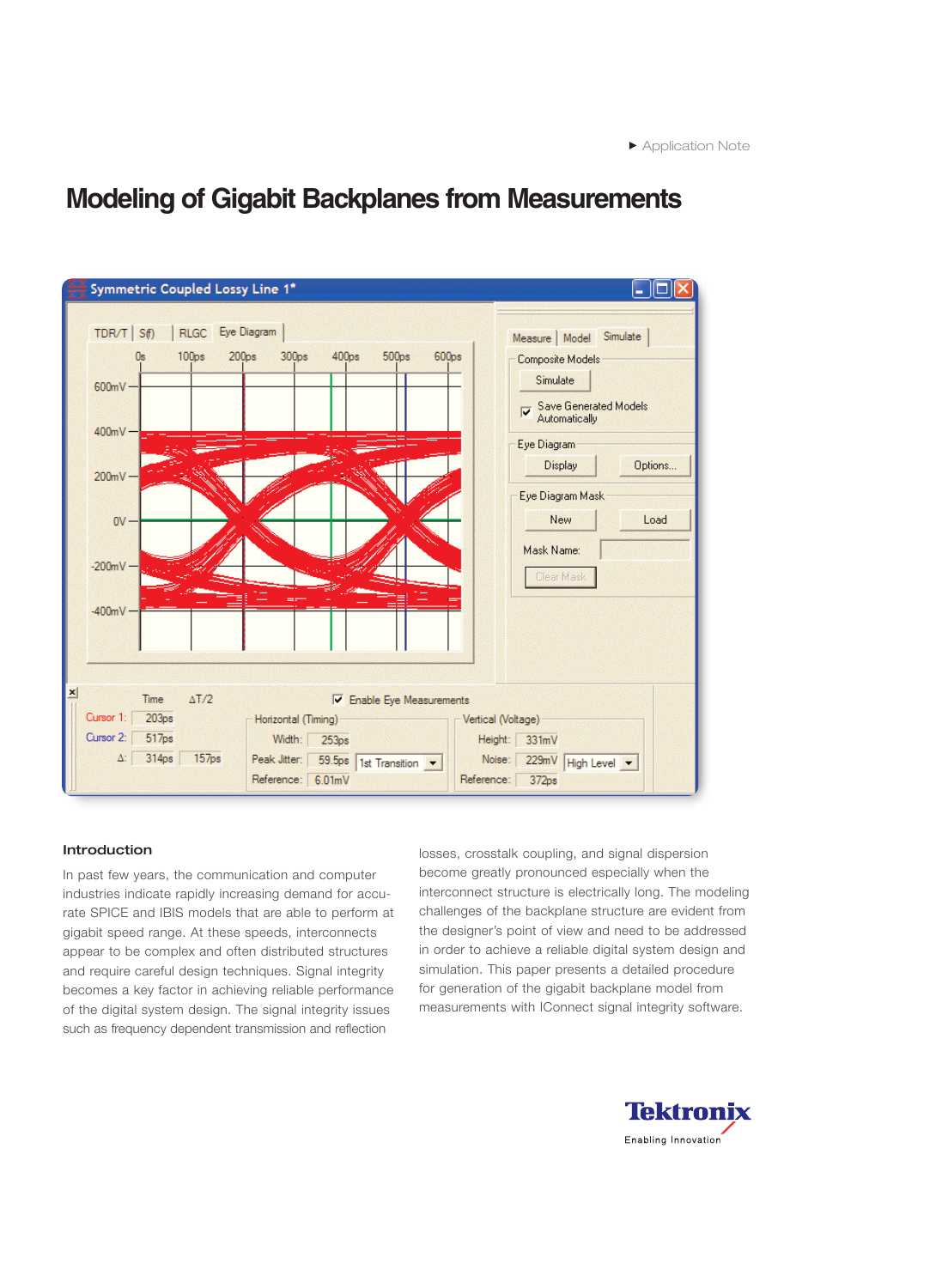Application Note

### **Challenges of Backplane Modeling**

It is well known that even at low frequencies, the interconnect structure is not a simple conductor. It has certain characteristics and could exhibit resistive, inductive, or capacitive behavior. When the signal enters a gigabit range, interconnect becomes a distributed structure with specific time delay. As the complexity of the circuit board grows it becomes more difficult to achieve reliable common ground, which provides current return path. The differential signaling scheme is commonly used to overcome this difficulty by providing a virtual signal ground and other advantages.

Other important reasons for the wide acceptance of the differential coupled lines in the gigabit backplane design are offering benefits of increased immunity to the common noise and reduced electromagnetic interference (EMI) between devices [1]. A coupled structure can be fully described by two modes of propagation: even and odd. When signaling is performed with one of these modes for two-signal-line differential pair the signal propagates undistorted [2]. Since the system's noise has common component, the odd mode signal is used to transmit the data. Each line in the odd mode of propagation carries a single bit of data of the same amplitude but opposite polarity. When the signals are subtracted at the receiver's side, the common noise components ideally are canceled out.

The physical world however is not ideal. Since a typical backplane structure contains such elements as connectors, vias, board traces, bends and other discontinuities, the signal integrity issue arises even when the differential signaling scheme is used (Figure 1). A digital designer has to be able to accurately predict and model the



**Figure 1.** *Eye diagram generated at 3.2 Gbit/s and 80ps 20-80% rise time for the FCI AirMax VS? backplane assembly. Eye opening is 331 mV and 253 ps, and peak-to-peak jitter is 59.5 ps.*

effects of these signal integrity issues. When a backplane prototype is manufactured it is critical to analyze its performance as a part of the whole system. That is where the measurement- based models provide most of the benefits. The circuit element values that model discontinuities and physical features of a typical backplane can be determined from the time domain measured data making interconnect modeling software to be indispensable tool for every digital designer. A TDR oscilloscope or a Vector Network Analyzer (VNA) combined with TDA Systems's IConnect software allows effectively generate accurate SPICE and IBIS models based on the real life measurements helping to achieve success in the rapidly changing high-tech industry.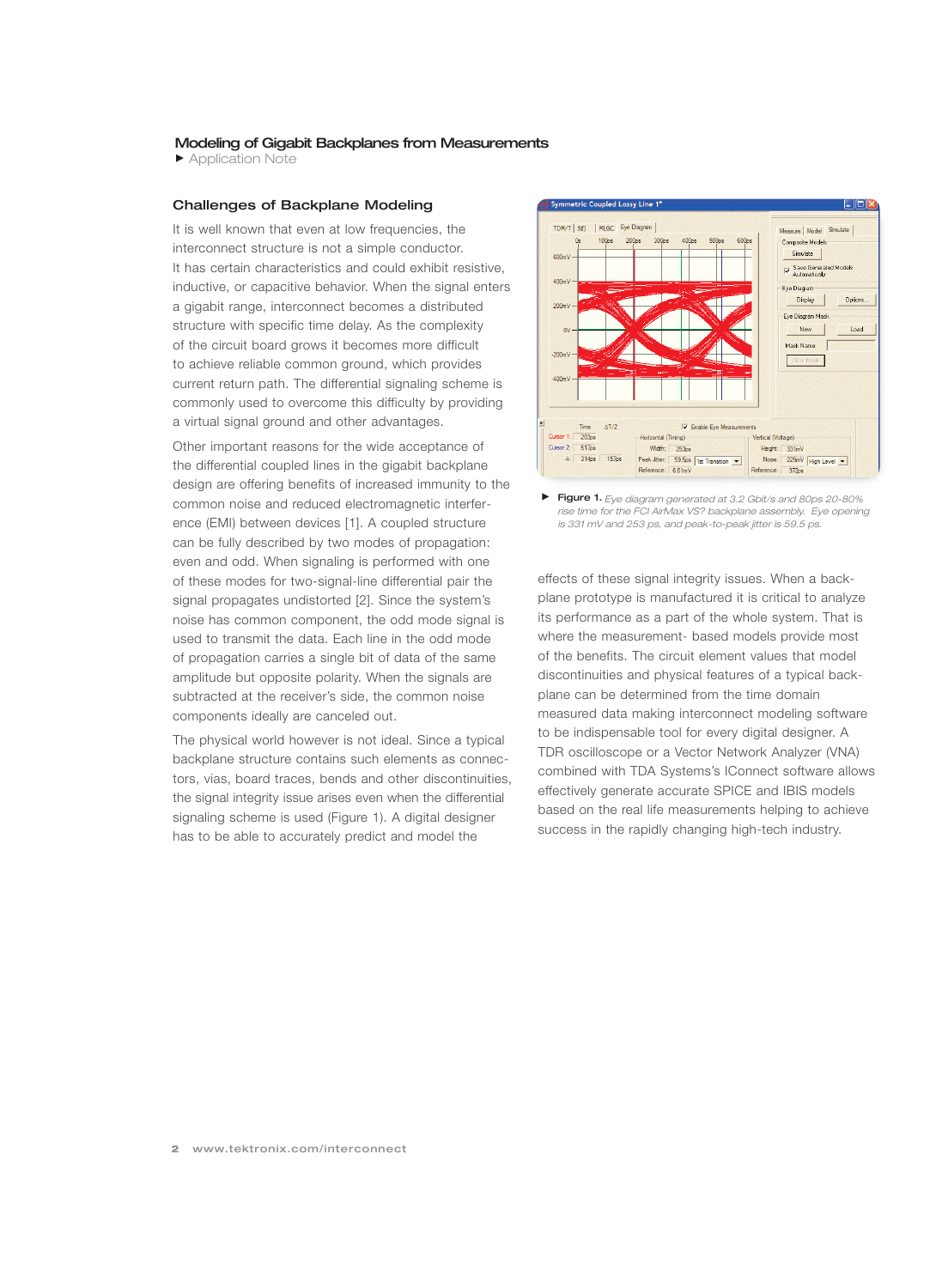### **Backplane Topological Models**

There are many different modeling approaches that can be used to model the backplane structures. They are divided in two major categories: behavioral and topological (Table 1). Behavioral or data driven model replicates the behavior of the measured device based on the mathematical behavior of the measured waveform. The IConnect's MeasureXtractor modeling technology allows automatic model extraction of two-port or four-port models, which corresponds to single-line and coupled-line circuit [3]. The topological models represent real geometrical features of the measured structures. The greatest benefit of using the topological models in backplane structures is the ability of a designer to look at each individual component and tweak them to achieve desired performance.

Depending on the application requirements the topological models for backplane structures could be single ended or coupled. For example, if the primary interest is an odd mode of propagation the model just for differential impedance could be built to analyze the backplane's behavior. The modeling process for backplane in odd mode only is described in [4]. However, if it were desired to analyze common mode noise rejection then the fully coupled model would be the best choice. Since any signal traveling a differential line could be decomposed in even and odd components, the fully coupled model provides a complete description of the system assuming negligible crosstalk from the adjacent lines. The resulting model will have effectively 4-ports: two ports for input signal and two for the output.

|                           | Behavioral<br><b>Topological</b>                                                                          |                                                                                                                |  |
|---------------------------|-----------------------------------------------------------------------------------------------------------|----------------------------------------------------------------------------------------------------------------|--|
| Measurement requirements  | Requires full-port measurement                                                                            | Just TDR (reflection) is sufficient                                                                            |  |
| <b>Topology selection</b> | Automatic, no user intervention                                                                           | User-controlled (easy and intuitive from<br>TDR measurements)                                                  |  |
| Model extraction          | Automatic, no user intervention                                                                           | User-driven; more labor intensive and require<br>more skill                                                    |  |
| Type of models            | "Black-box," no internal changes allowed                                                                  | Intuitive, topology correlates to model                                                                        |  |
| Limitation                | Large model size for long interconnects<br>(backplanes, cable assemblies)                                 | Efficient model extraction processes exist for<br>large interconnects                                          |  |
| Application               | Quick inclusion of S-parameter or TDR/T<br>measurements into simulation; the "do-it-all"<br>modeling tool | Comprehensive modeling, "what-if" scenarios<br>analysis, signal integrity troubleshooting and<br>fault-finding |  |

**Table 1.** *Comparison of behavioral and topological modeling approaches.*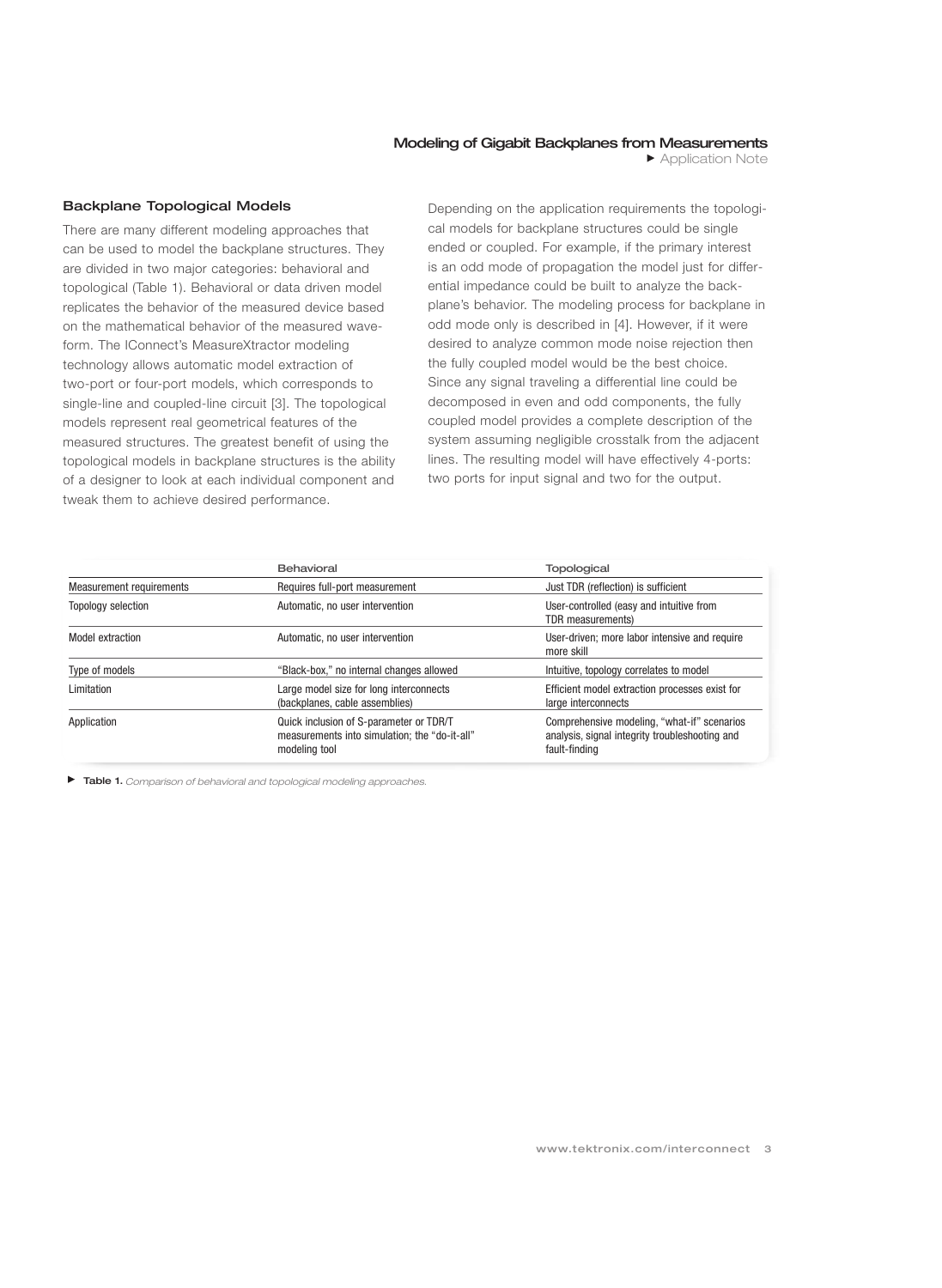Application Note

A backplane test system typically includes the test daughtercards with connectors followed by the uncoupled traces, coupled daughtercard-to-backplane connector header receptacle, coupled backplane traces and vias (Figure 2). As a differential signal propagates through the device under test (DUT) it sees the discontinuities due to all transitions. Therefore it would be reasonable to consider the effects of each component when a topological model is constructed. IConnect software allows obtaining the circuit models for each individual part, and then combining them in one assembly.

### **Data Acquisition**

Given that the modeling is performed on the measured data it is critical to obtain reliable measurement of the backplane. The TDR oscilloscope that provides high bandwidth of approximately 20 GHz is preferable to use. It is also important to follow good measurement practices while working with high precision instrument, such as:

- Let the instrument warm up for at least 20-30 minutes before performing the measurements
- Perform the required calibrations
- Use good quality low loss cables and probes
- Use a lot of averaging to reduce noise



- **Figure 2.** *FCI AirMax VS? backplane with daughtercards attached. The daughtercard on the left shows the main features of the typical test daughtercard such as SMA connectors and a coupled right angle header.*
- Use a maximum number of acquisition points
- De-skew the channels in the TDR-oscilloscope, as specified by your oscilloscope manual.

The fully coupled model is a four-port structure, and in order to fully characterize it the instrument with four channels is desired: two channels are for reflection and two for transmission measurements. In some cases it is not possible to obtain the measurements of all four ports and IConnect can be very handy here allowing to build a model based only on TDR reflection measurement. Table 2 lists the waveforms that are recommended to have to build a typical backplane model.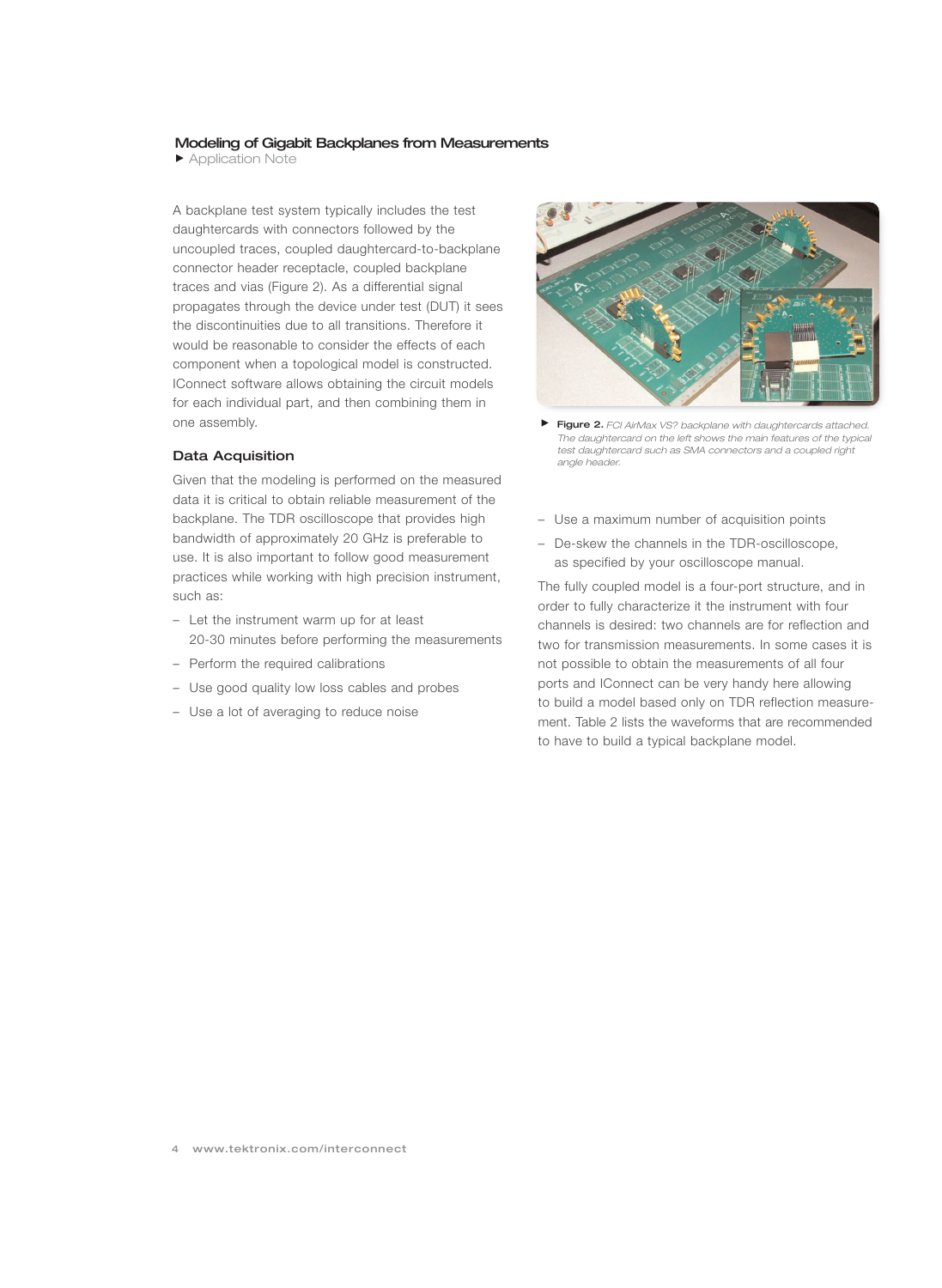**Application Note** 

| Structure                           | <b>IConnect Model</b>                                                                                                    | Waveforms                                | <b>Termination</b>         | Comments                                                                                         |
|-------------------------------------|--------------------------------------------------------------------------------------------------------------------------|------------------------------------------|----------------------------|--------------------------------------------------------------------------------------------------|
| Backplane-daughtercards<br>assembly | <b>Coupled Lossy Line</b>                                                                                                | Odd reference                            | <b>Open</b>                | Acquired at the end of<br>connecting cable                                                       |
|                                     |                                                                                                                          | <b>Odd Reflection</b><br>Even Reflection | Matched* or Open           | * When it is difficult to<br>measure the transmission.<br>the coupled lossy line                 |
|                                     |                                                                                                                          | Odd Transmission*<br>Even Transmission*  |                            | model could be built using<br>just reflection waveforms.                                         |
| DaughterCard**                      | Single Line Model for uncoupled<br>connectors and traces<br>Lossy line for lossy traces                                  | Odd Reference                            | 0pen                       | Acquired at the end of<br>connecting cable                                                       |
|                                     |                                                                                                                          | <b>Odd Reflection</b>                    | <b>Open</b>                | Acquired with daughter<br>card detached from the<br>backplane                                    |
|                                     | Symmetric Coupled Lines for<br>coupled receptacle connector<br>and coupled lossy line for<br>coupled daughtercard traces | Odd Reference                            | <b>Open</b>                | Acquired at the end of<br>connecting cable                                                       |
|                                     |                                                                                                                          | <b>Odd Reflection</b><br>Even Reflection | <b>Backplane Connected</b> | The instrument's window<br>is adjusted to capture<br>the behavior of the<br>receptacle connector |

**Table 2.** *Waveforms recommended to build a typical backplane model with connected daughtercards. \*\* For identical daughtercards only one needs to be measured.*

When modeling the daughtercard and the backplane losses, the time domain acquisition window must be long enough to capture all the transitions corresponding to the DUT. However, when modeling a high-speed connector, it is preferable to keep the window relatively short, in order to achieve sufficient resolution and resolve the connector details.

### **Modeling Process**

Creating a model using the data that was acquired with exceedingly fast rise times will result in unnecessary complexity. Hence, before starting the modeling process it is good to determine the range of validity in terms of measurement rise time or equivalent bandwidth. Then the waveforms could be filtered with IConnect to meet the required specifications. For the example considered

in this paper the measured waveforms were filtered to 80ps 20-80% rise time. In view of the fact that the backplane assembly consists of the backplane itself and the daughtercards, the modeling process could be split in two general stages: the backplane and the daugthercard modeling. The high-speed connector interconnecting the daughtercard and the backplane are modeled as a part of the process.

#### **Backplane Modeling**

The step response of long backplane's traces is dominated by the frequency dependent transmission line losses. Skin effect and dielectric loss are two major contributors to the rise time and amplitude degradation of the signal [5] making the symmetric coupled lossy line to be a perfect candidate for the backplane traces modeling.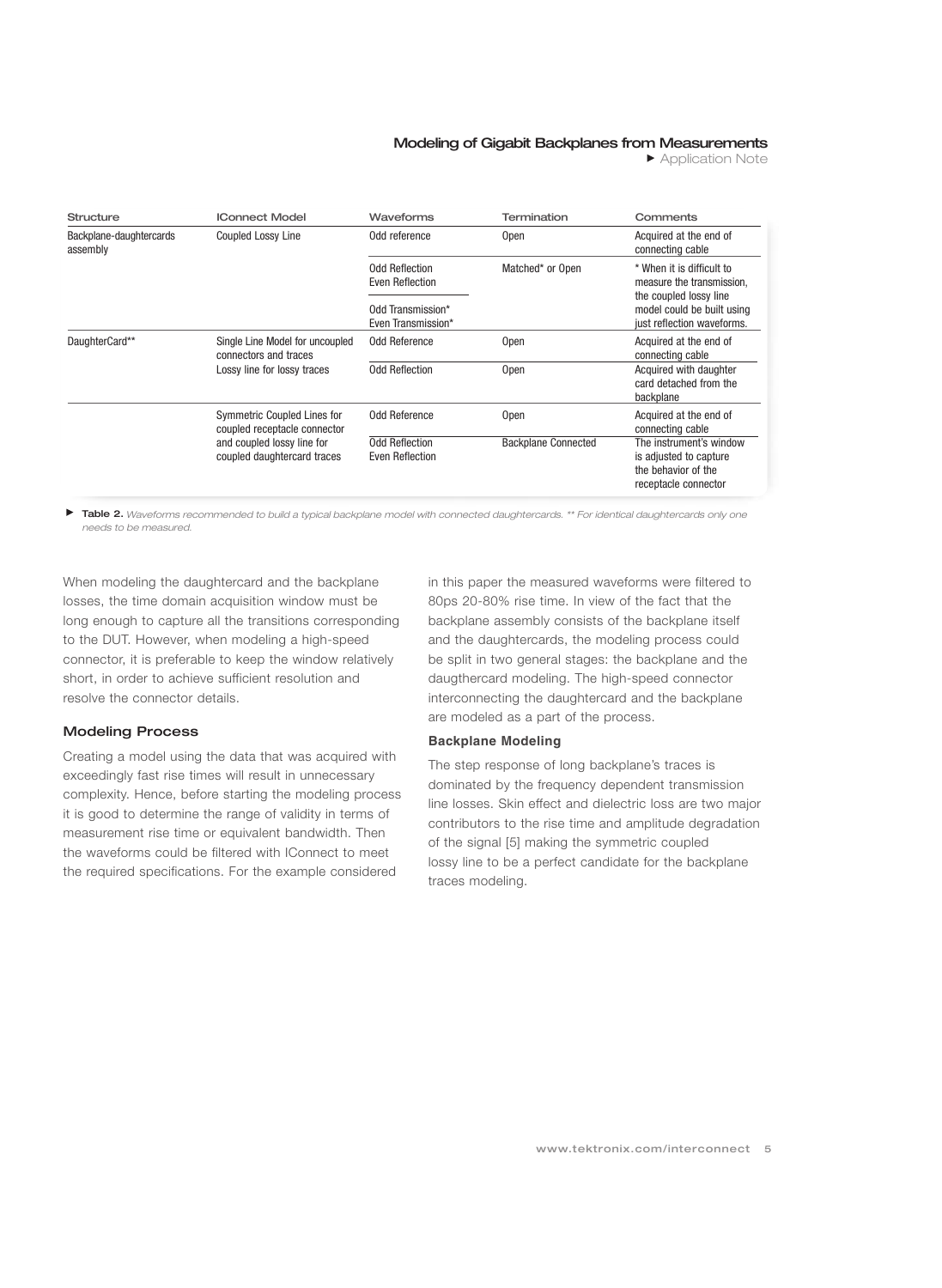Application Note

After the required waveforms are loaded to the IConnect modeling window the lossy line model could be optimized to a very high degree of accuracy. Moreover, IConnect allows for the manual user input, and the models parameters could be adjusted to get an excellent correlation in time and frequency domains (Figure 3). To provide a good starting point, the DC circuit values can simply be measured with a digital voltmeter and then fixed with "fix" feature of IConnect for further optimization process. When the symmetrical coupled lossy line model is verified with linked simulator of choice it can be saved for the final assembly. To properly scale the interconnect length, the user can use the scaling function in IConnect lossy line model.

### **Daughtercard Modeling**

To decide what models are best suitable to simulate the daughtercard's behavior it is practical to analyze the true impedance profile generated with IConnect. For this purpose coupled line modeling feature of IConnect was used. (Figure 4). There are three main regions exist in the impedance profile for the daughter card. As the signal propagates it sees the SMA's connector area, then it enters to the daughtercard trace region. These two regions represent uncoupled lines and could be modeled with single line feature. When signal comes to the receptacle area it becomes coupled with the adjacent trace, here the symmetric coupled model is most suitable.



**Figure 3.** *Coupled lossy line, correlation between modeled and measured values. The only significant difference in time domain data is observed for the daughtercard area, which ought to be modeled in separately.*



**Figure 4.** *True impedance profile of the daughter-card structure and model topology. Uncoupled regions are modeled with partitioned transmission lines and lossy line, whereas a coupled receptacle modeled with symmetric coupled lines.*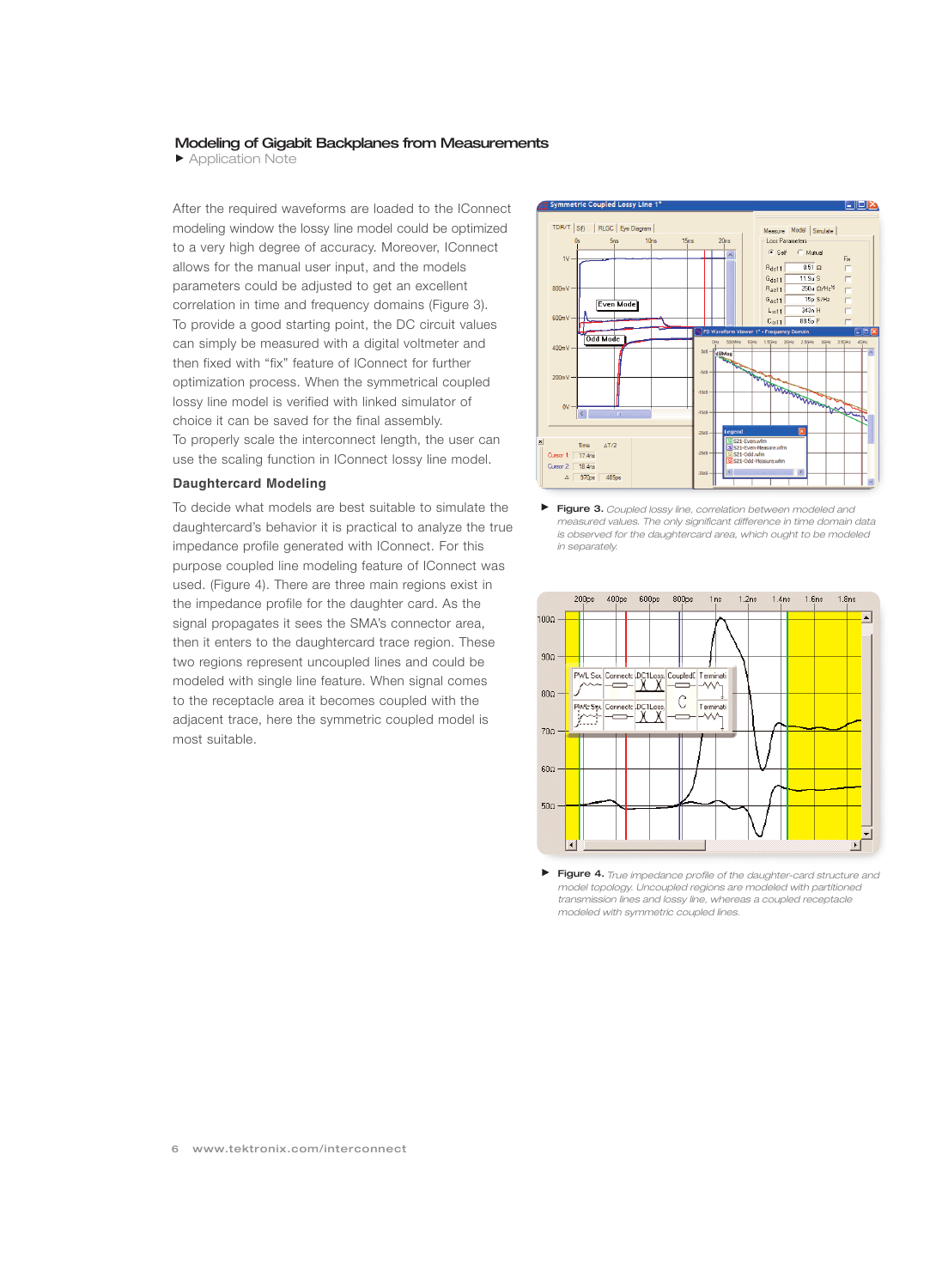Application Note



 $\blacktriangleright$ **Figure 5.** *Partitions performed for uncoupled (a) and coupled (b) regions of the daughtercard. Green lines represent partitions, which were placed at the beginning of each impedance change.*

The SMA connector and the receptacle areas can be easily partitioned to obtain a better fit. The partitions are placed at each impedance change and represent different circuit element in SPICE or IBIS model (Figure 5).

After all pieces of the daughtercard's circuit model are put together, the HSPICE simulation reveals excellent correlation shown in Figure 6. If the second daughter card is same as the one that was just generated, the circuit model could be reused by interchanging the port numbers in the netlist.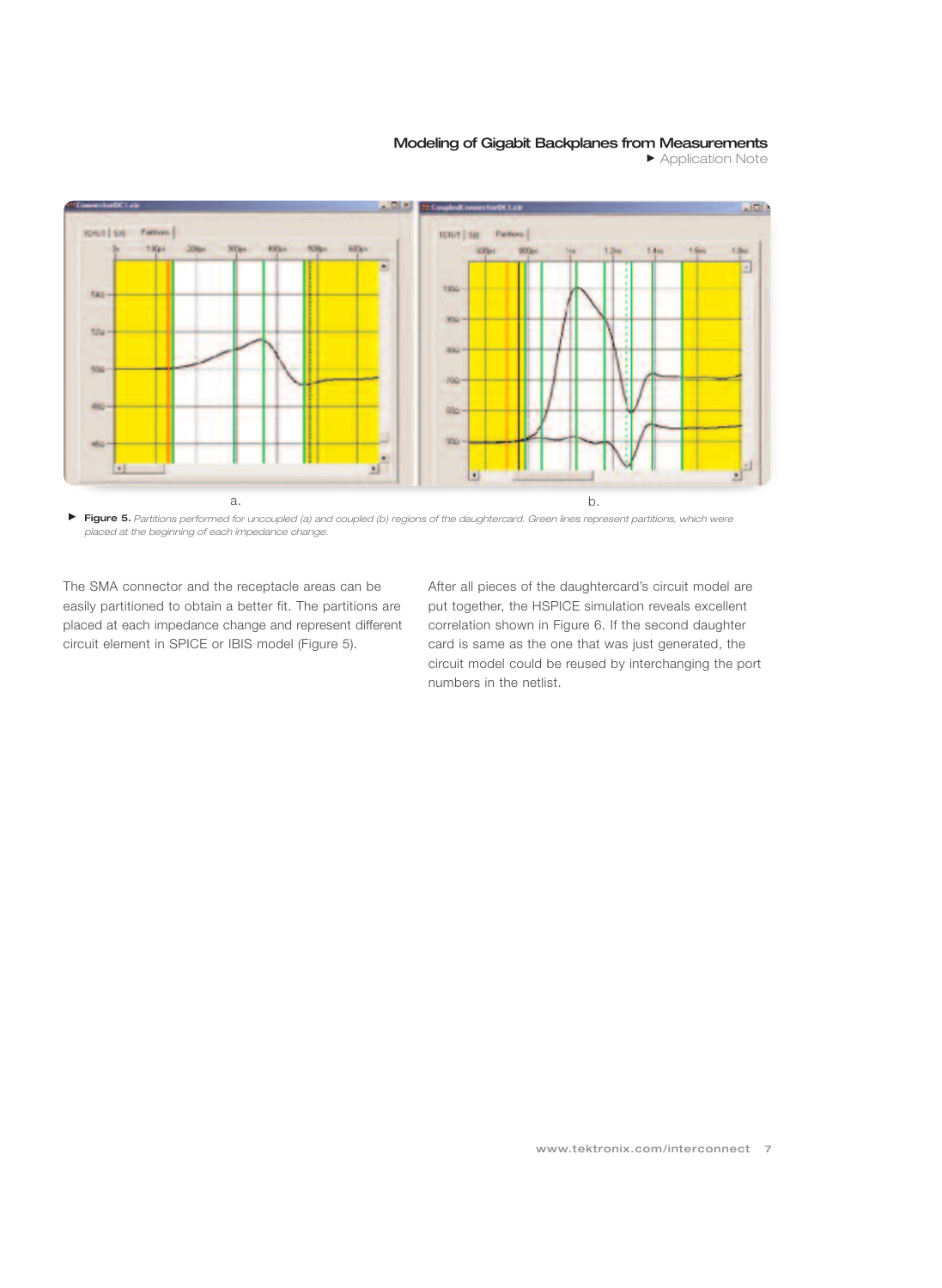Application Note



**Figure 6.** *Correlation between simulated and measured waveforms for the daughtercard assembly.*

#### **Backplane Assembly**

After the models obtained for the daughter card and backplane are verified with the circuit simulator of choice the models can be assembled in one composite. During the assembly process the length of the symmetric coupled lossy line model needs to be scaled down to account for the length of elements inserted in the circuit model. Figure 7 shows the resulting circuit model topology for a complete backplane assembly. Each box represents the sub-circuit of the composite model.

The model simulation reveals excellent correlation between the measured and modeled values for both even and odd modes of excitation (Figure 8).



ь **Figure 7.** *Complete model topology for the backplane assembly. Each box represents a sub-circuit of the composite model.*



 $\blacktriangleright$ **Figure 8.** *Correlation between the circuit model simulated with HSPICe and measured data for the backplane assembly.*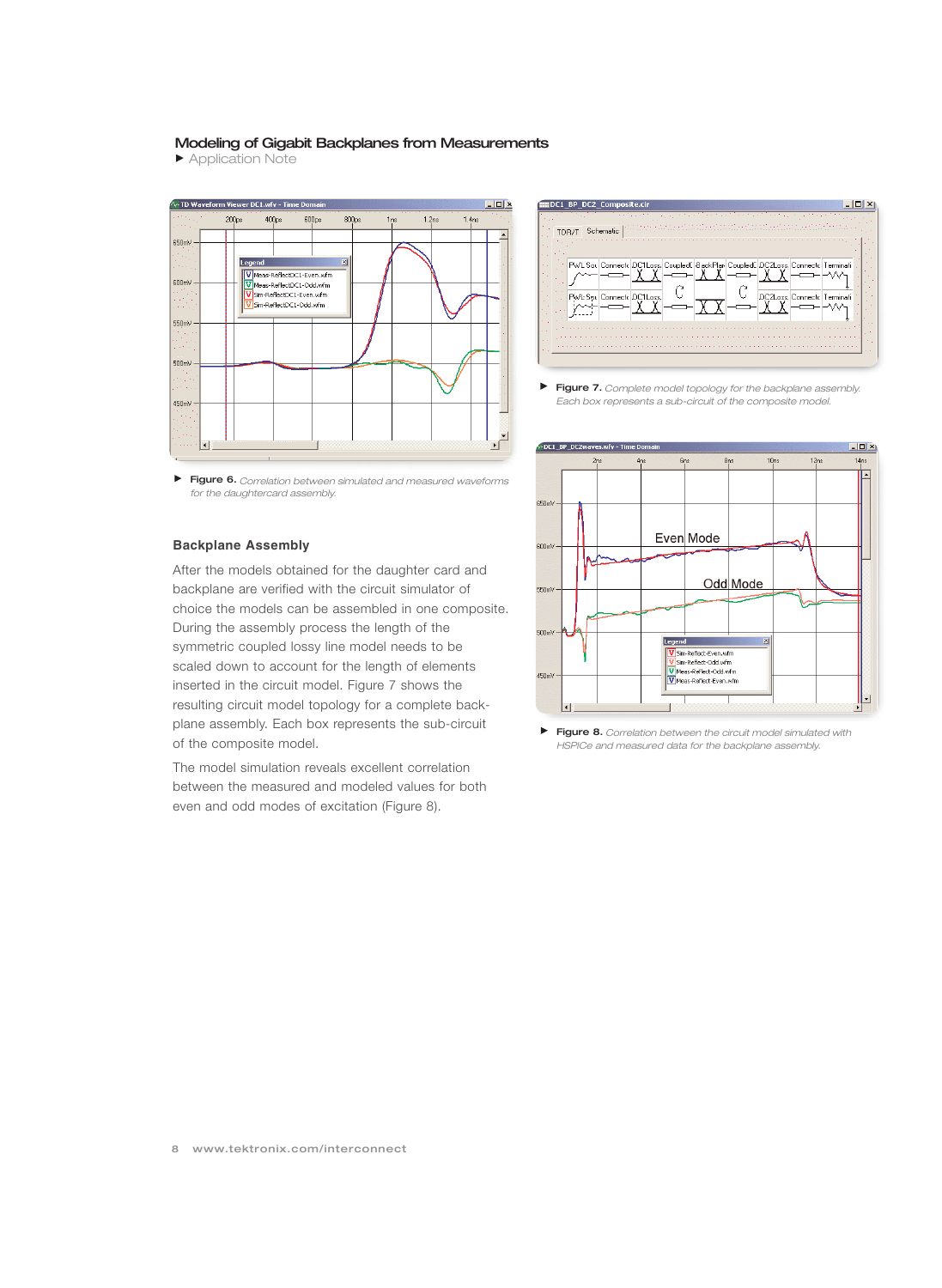

**Figure 9.** *Eye diagram generated at 3.2 Gbit/s and 80ps 20-80% rise time for the for the daughtercard model only. Eye opening is 768mV and 306ps, and peak-to-peak jitter is 6.05ps.*

### **Model Analysis with an Eye Diagram**

It is often desired to analyze the effects of different parts of the backplane on the eye diagram. The topological model is perfectly suitable for such analysis because it allows acquiring transmission waveforms at the different stages of the circuit topology. Once a good approximation of the actual measurement is obtained, we can remove or add different design components. For example to approximate the eye diagrams for the daughtercard and the backplane, we simulate one transmission waveform for the daughtercard and the connector, and



Application Note



**Figure 10.** *Eye diagram generated at 3.2 Gbit/s and 80ps 20-80% rise time for the backplane model only. Eye opening is 453mV and 276ps, and peak-to-peak jitter is 36.7ps.*

the other with only the backplane and two connectors at the ends. Then the saved waveforms could be used to generate eye diagrams.

Eye diagram generated with this approach shown in Figure 9 and Figure 10 indicate that the main contributor to the eye diagram closure is a backplane structure with the connectors. The daughtercard alone produces an eye opening of 768mV and 306ps, and peak-to-peak jitter is 6.05ps for the eye diagram generated at 3.2Gbit/s and 80ps 20-80% rise time, while the backplane model generates an eye opening of 453 mV and 276 ps, and peak-to-peak jitter is 36.7 ps at the same conditions.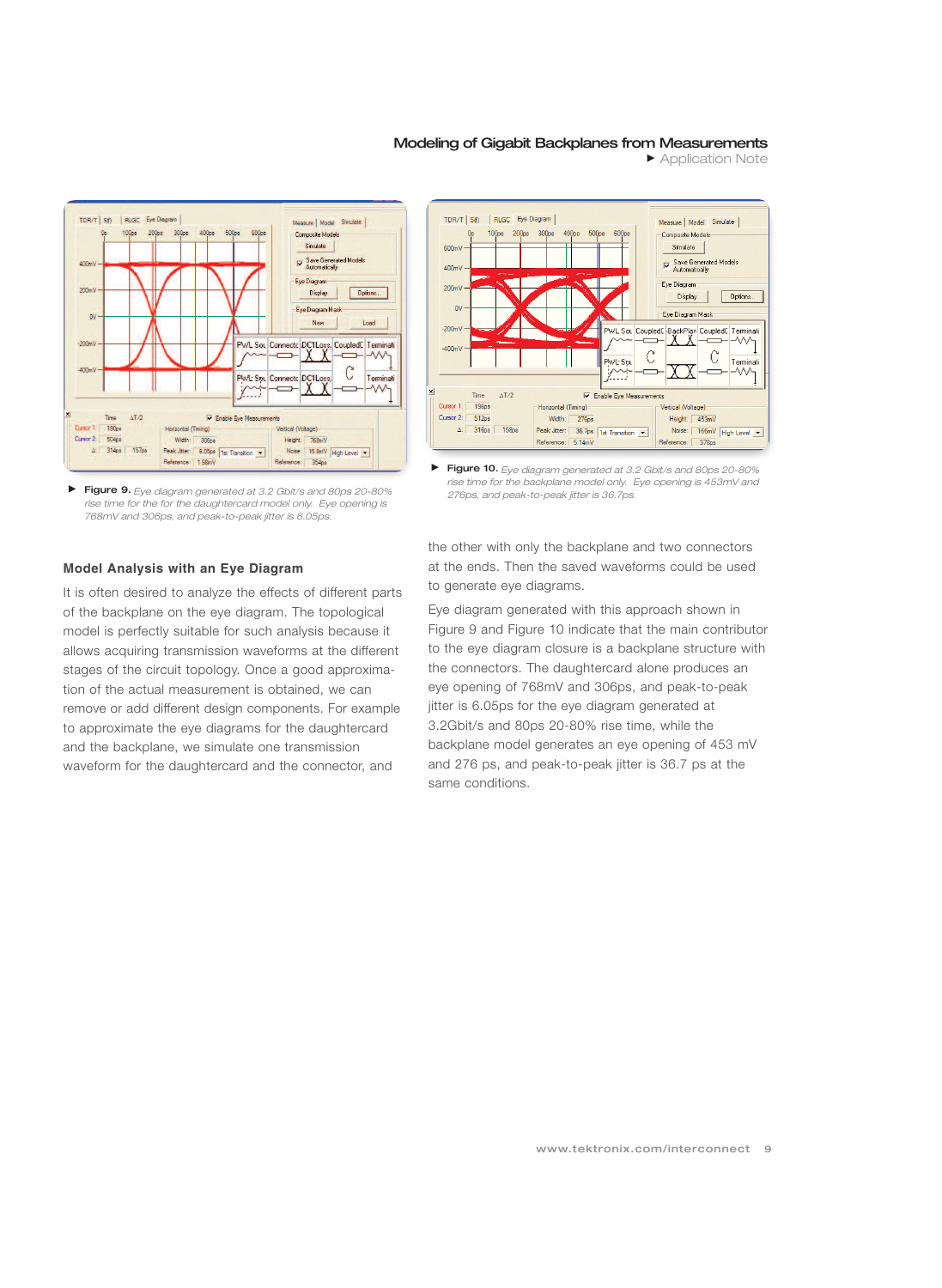Application Note

### **Summary**

A complete modeling methodology for gigabit backplane modeling is presented. With the TDR-based measurements and analysis techniques a designer can produce accurate and reliable models for the gigabit system interconnect.

### **Acknowledgments**

The author would like to thank Dana Bergey of FCI for providing FCI AirMax VS backplane to acquire the measurement data and for reviewing this paper.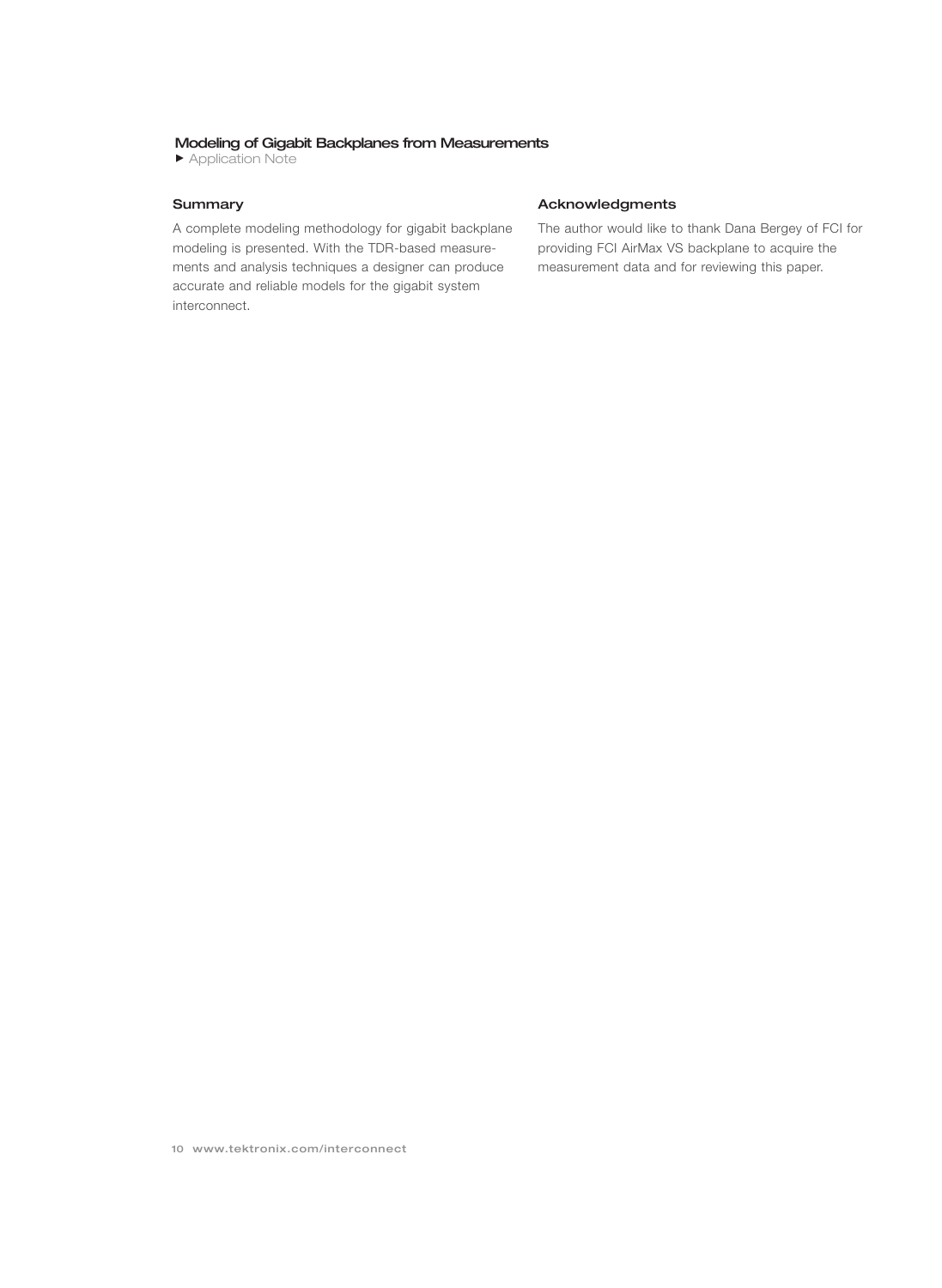### **Bibliography**

[1] D. A. Smolyansky, S. D. Corey, "Characterization of Differential Interconnects from Time Domain Reflectometry Measurements," – Microwave Journal, Vol. 43, No. 3, pp. 68-80, TDA Systems application note DIFF-1099

[2] E. Bogatin, "Signal Integrity Simplified," – Prentice Hall, 2004

[3] D. A. Smolyansky "Lossy Line Simulation and Analysis," – Printed Circuit Design Magazine, March 2003.

[4] D. A. Smolyansky, "Signal Integrity Modeling of Gigabit Backplanes, Cables and Connectors Using TDR," – EDN Magazine, July 2004, pp. 63-74

[5] H.W. Johnson, m, Graham, "High-Speed Digital Design, A Handbook of Black Magic" – Prentice Hall, 1993